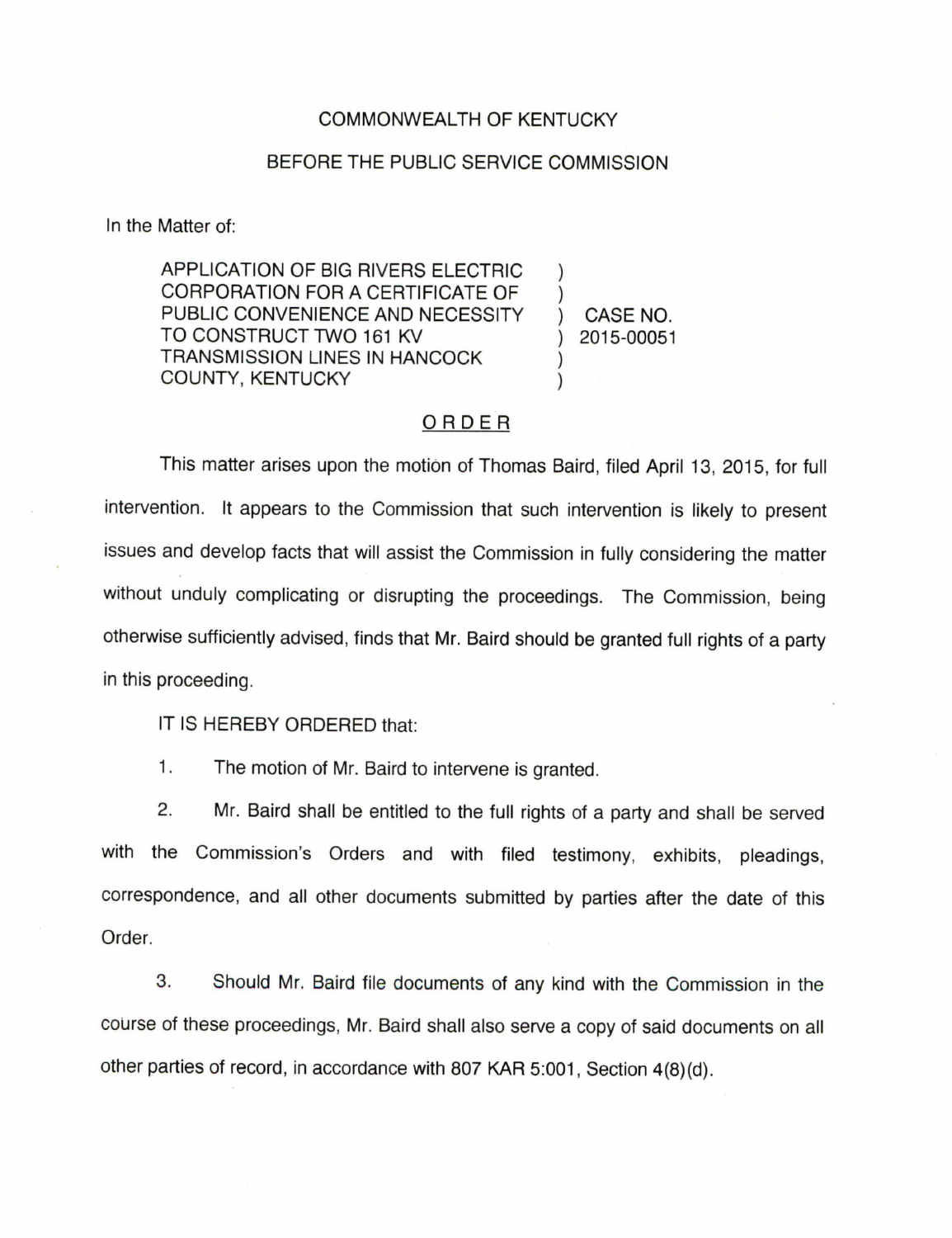4. Within 15 days of entry of this Order, Mr. Baird shall provide his electronic mail address so documents issued by the Commission may be served upon him in accordance with 807 KAR 5:001, Section 4(8)(b).

By the Commission



 $ATT$ qutive Director

Case No. 2015-00051